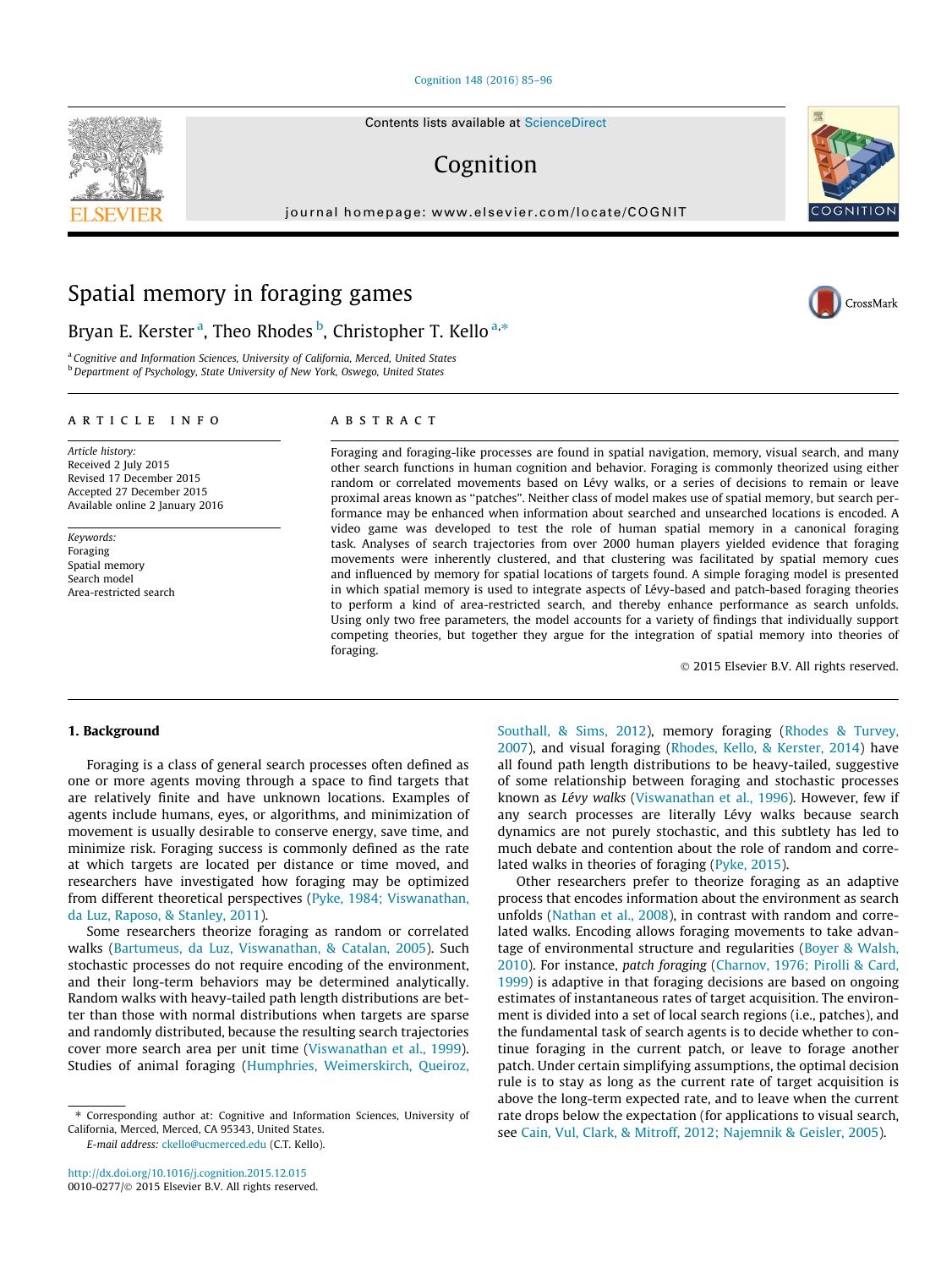One simplifying assumption of random and correlated walks, as well as patch foraging, is to set aside the potential influence of spatial organization in the distribution of items being foraged. Area-restricted search processes (Hills, 2006; Kareiva & Odell, 1987) are also adaptive and similar to patch foraging, but they are designed to capitalize on spatial clustering that often occurs in search environments. Search is concentrated near locations where targets are found by increasing the degree of turning (or decreasing the lengths of movements) as targets are found, and vice versa as targets are not found. Thus foraging movements remain relatively local when rates of acquisition are high, and become more long-ranging as rates decrease. It has been argued that area-restricted search is an evolutionary innovation (Hills & Dukas, 2012), but the tradeoff relative to patch foraging is that area-restricted search has thus far been defined as heuristic, rather than optimal in terms of maximizing rates of target acquisition.

Patch foraging and area-restricted search are adaptive processes in that they encode information about the environment as search unfolds, but this encoding is fairly minimal. Patch foraging only requires estimates of the current and long-term rates of target acquisition, and area-restricted search only requires an encoding of the current change in rate of target acquisition. Neither spatial memory nor distinct encodings for multiple targets are required. Evidence has been found supporting both patch foraging (Nonacs, 2001; Wolfe, 2003) and area-restricted search (see Hills, Todd, Lazer, Redish, & Couzin, 2015), but it is clear that search processes can be enhanced by spatial memory (Boyer, Crofoot, & Walsh, 2011; Fagan et al., 2013), and there is evidence for the use of spatial memory in primate foraging (Janson, 1998; Janson & Byrne, 2007).

When targets are finite and spatially fixed, spatial memory can help to minimize inefficient revisiting of previously searched locations. A number of visual search studies have investigated whether visual memory actually plays such a role, and while there has been some controversy (Wolfe & Pokorny, 1990) and studies demonstrating a lack of memory (Horowitz & Wolfe, 1998; Peterson, Kramer, Wang, Irwin, & McCarley, 2001), but it is clear that some amount of spatial memory is available to visual search (see Wolfe, 2003). Spatial memory can also be used to discern clustering and other spatial patterns to target locations that may be exploited. Therefore, it stands to reason that search processes will use spatial memory when available and not overly taxing on attentional, perceptual, or cognitive resources. However, it is difficult to test spatial memory in studies of naturalistic foraging, particularly in terms of manipulating factors hypothesized to affect foraging behaviors by virtue of spatial memory processes.

To afford maximum experimental control over foraging conditions, we designed a video game to engage players in an abstraction of naturalistic foraging. Three aspects of the search environment were manipulated to test how spatial memory might guide search movements: Target density, target clustering, and spatial memory cues. Memory can be useful when targets are clustered because foraging should be drawn to clusters as they are located, and higher target densities should provide more information about the locations, shapes, and sizes of clusters. Results are presented and analyzed in terms of performance, path length distributions, spatial clustering, and dependency of search movements on targets found. We find evidence that search trajectories were inherently clustered, as Lévy walks would predict, but also that performance was enhanced by spatial memory—in particular, performance increased with visual landmarks and with increased spatial information in the form of greater target clustering and density. We present a new model of foraging that uses spatial memory to perform efficient search by embodying general properties of inherent clustering akin to Lévy foraging, and area-restricted search akin to patch foraging. We test the model against our search data, and discuss how the model may be adapted to a range of search processes in the behavioral and cognitive sciences.

## 2. Methods

A foraging video game [\(http://cogmech.ucmerced.edu/simple\)](http://cogmech.ucmerced.edu/simple) was designed in which players moved a mouse cursor to search. Target locations were always hidden from view, and targets were not replenished once foraged. The foraging space had a maximum resolution of  $1280 \times 1024$  target locations, and the space was scaled to the mouse and screen resolution available on each participant's computer. The cursor appeared as a pointer inside a  $15 \times 15$ square outline that showed the area foraged when clicked. When a click uncovered one or more targets, a chime was sounded once for each target, with a maximum of 9 chimes in rapid succession. To motivate participants, the top 10 high scores were posted and shown to participants at the end of play.

Each participant completed two trials of 300 clicks each, preceded by practice rounds of 15 clicks. Each participant was randomly assigned to play the foraging game with or without visual landmarks. Visual landmarks were created by displaying one of six Hubble space images as a background. These landmarks could serve only as memory aids because target locations were independent of them, as participants were informed. A black background was shown when there were no visual landmarks. One of the two trials per player (chosen at random) included a small movement time cost: Rather than moving instantaneously from one click location to the next, the foraging square moved gradually across the screen at a rate of about 900 pixels per second. Participants had to wait until movement ended before clicking again to forage. Movement cost had no reliable effect on search, so these analyses are not reported or discussed further.

Each player also was randomly assigned to one of three target density conditions, crossed with one of three clustering conditions. There were 100 (sparse), 600 (medium), or 1100 (dense) targets available, and they were placed either randomly, or with one of two different degrees of stochastic clustering. Stochastic clustering was created by a probabilistic, recursive algorithm (Fig. 1) with a parameter that could vary between random placement of targets with no clustering (0.5) and a single cluster of all targets placed in a single random location (0.0). Intermediate values created clusters recursively nested within clusters, randomly located and shaped, with varying degrees of dispersion. Parameter values of 0.1 (most clustered), 0.3 (less clustered), and 0.5 (random) were used for the experiment.

Participants were recruited through Amazon's Mechanical Turk. A job was posted with the title ''Space Foraging Game" and the description, ''Play a fun game where you travel through space trying to find hidden resources. Takes about 5–10 min." The job was open for 2 days, during which over 2000 players with unique Amazon Turk IDs participated. Participants took 8 min on average to complete the job, and each player was paid 25 cents to complete the game. Nine players were excluded from analyses for failing to perform the task by clicking in the same location every time. Examples of paths produced by participants and background distributions can be viewed in lefthand column of Fig. 2.

Participants were asked to identify the country in which they were currently located: 1519 identified the US, 406 identified India, 58 identified various other countries, and 11 declined to identify. Generalizing from the demographics of participants in previous studies on Mechanical Turk (Ross, Irani, Silberman, Zaldivar, & Tomlinson, 2010), we estimate that the mean age of participants was about 31, of which half were female.